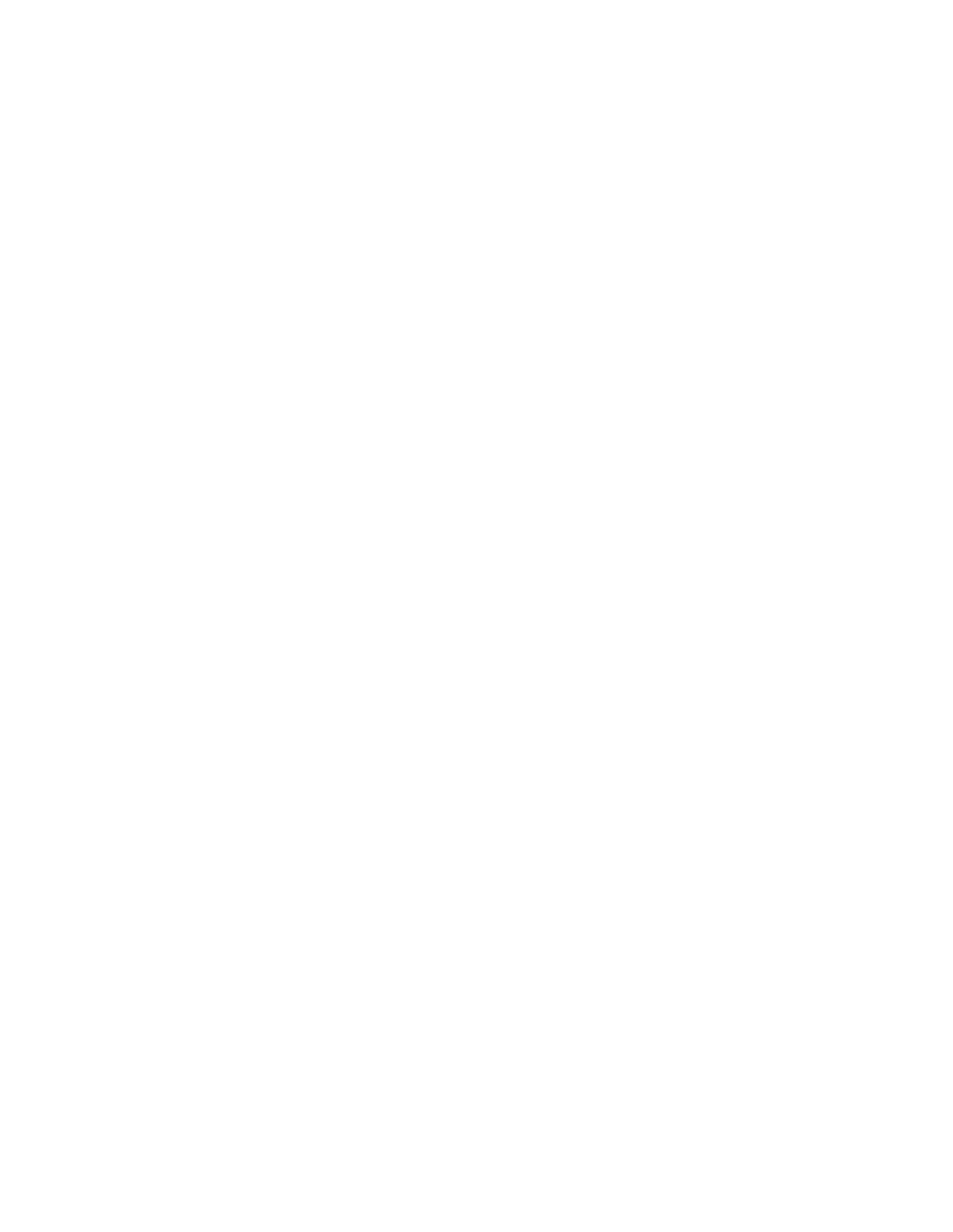#### **2 LETTER FROM THE CHAIRMAN**

#### **3 ABOUT THE SURVEY**

Executive summary, mission statement and methodology

#### **4 RESULTS BY THE NUMBERS**

Illustrated findings from veterans and caregivers on their awareness of veteran suicide, readiness to help prevent it and understanding of available services

#### **6 ANALYSIS**

Breakdown of what the survey reveals and how The American Legion can respond

#### **10 TBI/PTSD COMMITTEE**

Leadership and members of the American Legion TBI/PTSD Committee

#### **11 SUPPORTING RESOLUTIONS**

The original resolutions that established The American Legion TBI/PTSD Committee and Suicide Prevention Program

# **PREAMBLE TO THE AMERICAN LEGION CONSTITUTION**

## FOR GOD AND COUNTRY WE ASSOCIATE OURSELVES TOGETHER FOR THE FOLLOWING PURPOSES:

To uphold and defend the Constitution of the United States of America;

To maintain law and order;

To foster and perpetuate a one hundred percent Americanism;

To preserve the memories and incidents of our associations in the Great Wars;

To inculcate a sense of individual obligation to the community, state and nation;

To combat the autocracy of both the classes and the masses;

To make right the master of might;

To promote peace and goodwill on earth;

To safeguard and transmit to posterity the principles of justice, freedom and democracy;

To consecrate and sanctify our comradeship by our devotion to mutual helpfulness.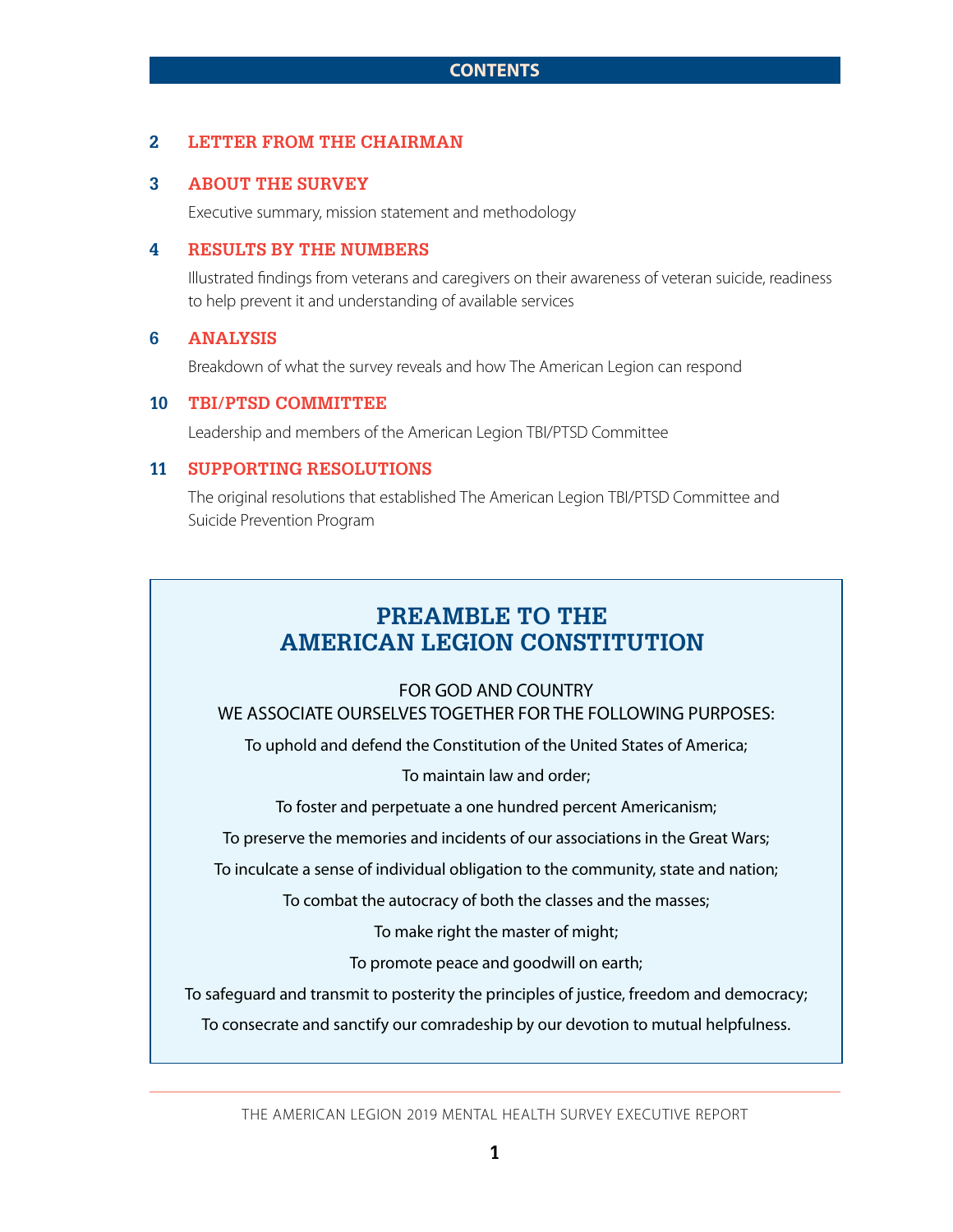#### **AMERICAN LEGION TBI/PTSD COMMITTEE**

#### **Chairman Ronald F. Conley**

**Vice Chairman Ralph P. Bozella**

#### **COMMITTEE MEMBERS**

**William W. Kile Dr. Carl Moon John P. Powers Dr. Ronald Poropatich Dr. Jeanne Mager Stellman**

**TBI & PTSD PROGRAMS COORDINATOR Joshua L. Hastings**  My Fellow Legionnaires,

In an effort to increase collaborations with communities and support agencies nationwide, the American Legion TBI/PTSD Committee developed a 2019 Mental Health Survey to collect data that will help the organization deliver local resources that can help veterans confronting TBI, PTSD, and help prevent suicide among veterans and their families.

The survey was released May 16, 2019, during Mental Health Awareness Month, and the collected data will help The American Legion determine its current suicide-prevention readiness and areas of potential improvement. Information will also be collected on treatment programs for TBI and PTSD, both inside and outside VA. Gathering information on various forms of treatment experienced by participants will aid in the consolidation of available resources for veterans. These resources will eventually be categorized by location and vetted to ensure the treatments are evidence-based and beneficial for all members of the military community.

The American Legion is dedicated to helping all veterans suffering from thoughts of suicide regardless where they live or find themselves mentally, emotionally or spiritually. American Legion policy and resolutions on these important issues have the power to make substantial changes and light the way forward in the search for a solution to this national crisis.

Thank you for helping us work to save lives and giving this survey your full consideration and support.

Yours in patriotism,

Jonald F. Couley ĺ

**Ronald F. Conley** *Chairman, TBI/PTSD Committee Veterans Affairs and Rehabilitation Commission*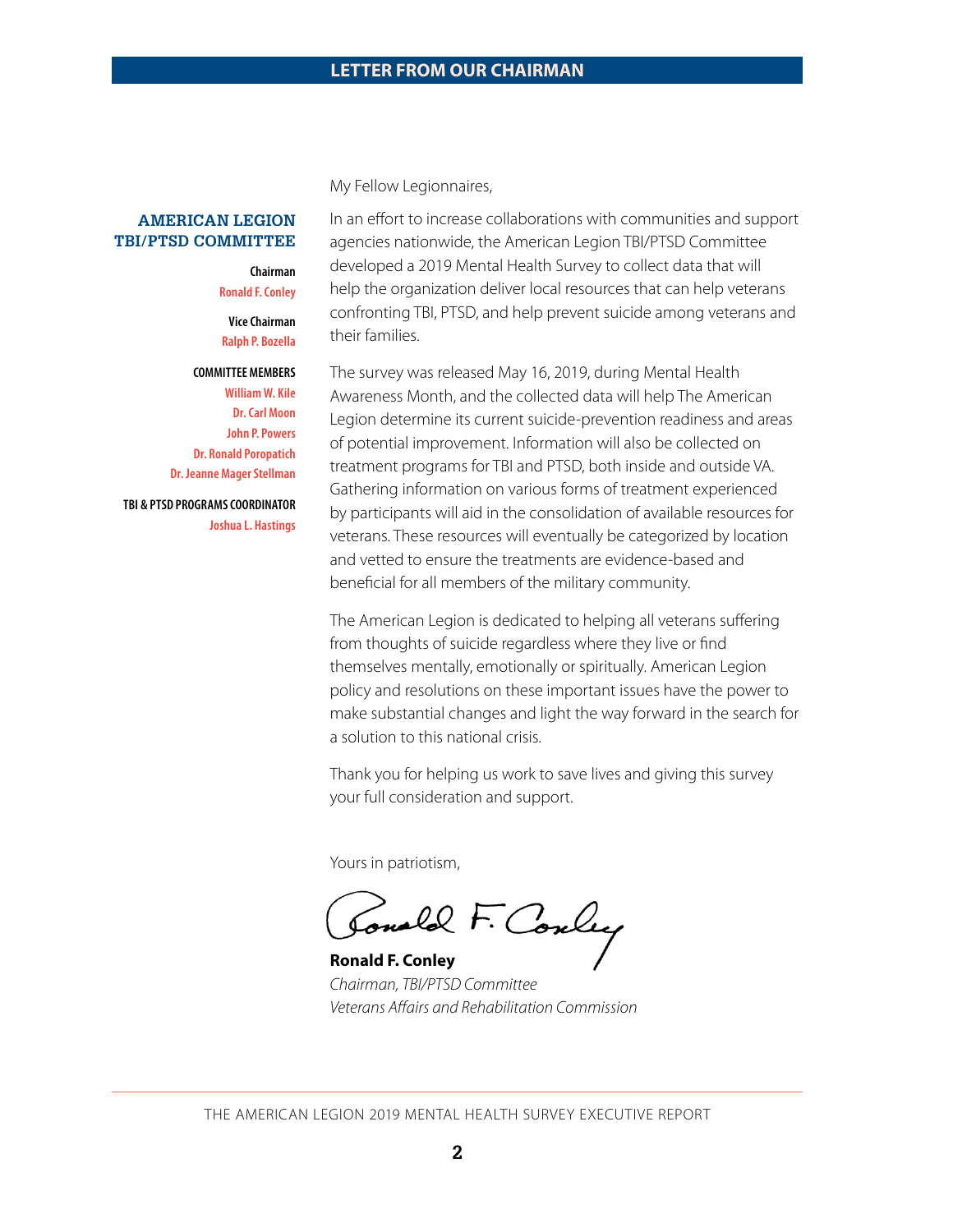## **ABOUT THE SURVEY**

#### **EXECUTIVE SUMMARY**

In 2019, The American Legion conducted a mental health survey. The survey was launched on May 16 and ran through Sept. 8 and collected Information from veterans and caregivers. This data will help The American Legion identify the strengths and weaknesses of its suicide-prevention efforts, improve future mental health surveys and increase the general understanding of available mental health resources. The survey was designed to help The American Legion advocate for the mental health of veterans and will not be used for any other purposes.

#### **MISSION STATEMENT**

The mission of this year's mental health survey is to analyze and consolidate traditional and alternative treatments for Traumatic Brain Injury (TBI) and Post Traumatic Stress (PTS) by location and gauge current suicide prevention readiness.

#### **METHODOLOGY**

This year's survey took the form of a questionnaire consisting of 22 questions. Several types of questions were used to collect data including multiple choice, likert scales, demographic, and open-ended. The survey was intentionally designed to be relatively short in an effort to get average time to finish the survey to around 10-15 minutes and maximize the number of survey completions. The survey had a target audience of veterans and veteran caregivers alike.

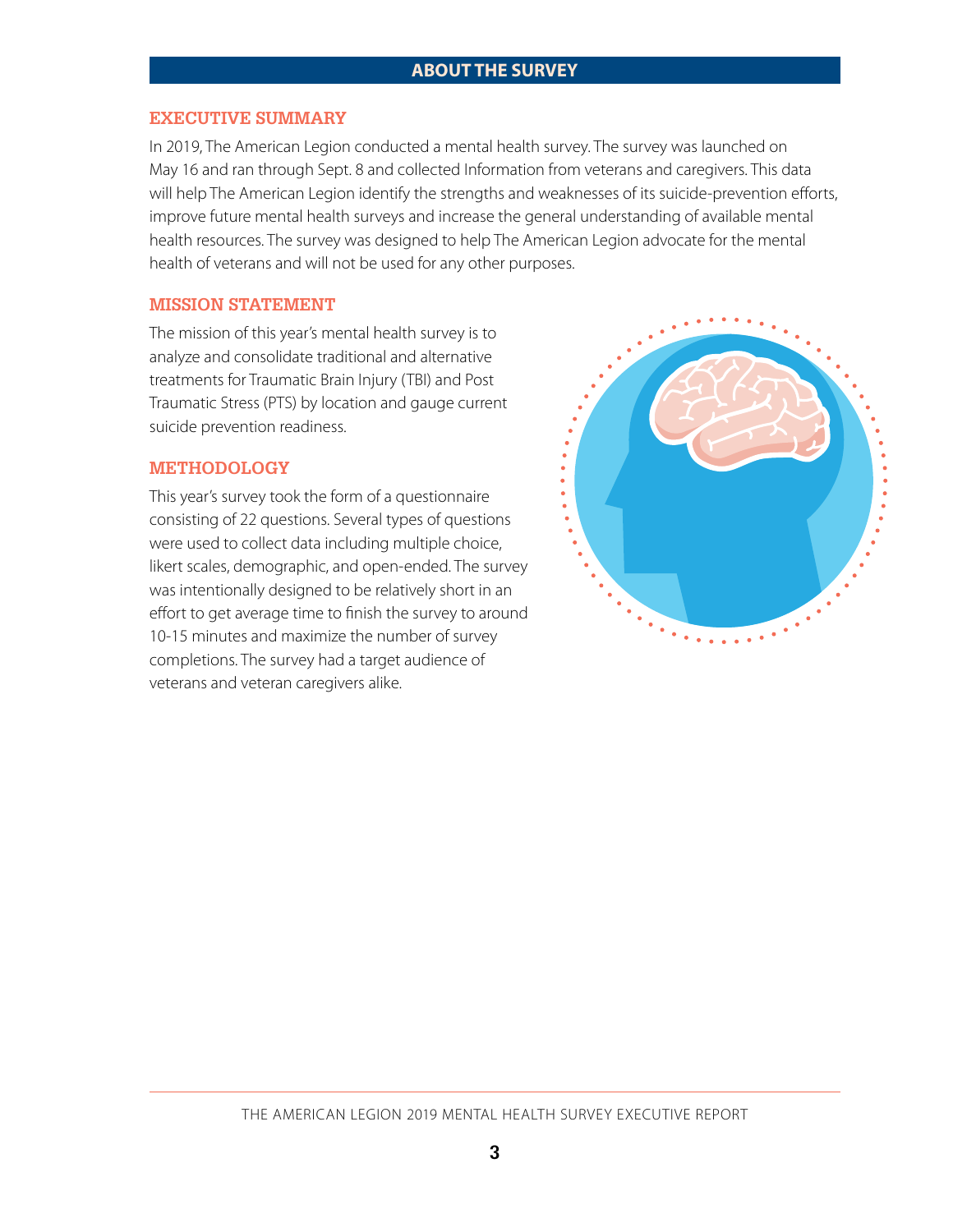## **DEMOGRAPHICS**

#### **RESPONDENTS**

13,648

Responses to this survey showed a 904% increase from a similar 2017 survey.

|  | $\mathcal{L}^{\text{max}}_{\text{max}}$ and $\mathcal{L}^{\text{max}}_{\text{max}}$ and $\mathcal{L}^{\text{max}}_{\text{max}}$                                                                                                  |  |
|--|----------------------------------------------------------------------------------------------------------------------------------------------------------------------------------------------------------------------------------|--|
|  |                                                                                                                                                                                                                                  |  |
|  |                                                                                                                                                                                                                                  |  |
|  | and the state of the state of the state of the state of the state of the state of the state of the state of th<br>and the state of the state of the state of the state of the state of the state of the state of the state of th |  |

#### **DESIGNATED WAR ERA**



Other represents veterans who served during times not officially designated as a war era by Congress prior to passage of the 2019 LEGION Act.

## **BRANCH OF SERVICE GEOGRAPHY**

| 43%        | <b>ARMY</b>                          |  |
|------------|--------------------------------------|--|
| <b>10%</b> | <b>MARINES</b>                       |  |
| 24%        | <b>NAVY</b>                          |  |
| 22%        | <b>AIR FORCE</b>                     |  |
| 2%         | <b>COAST GUARD</b>                   |  |
| 9%         | NATIONAL GUARD<br><b>OR RESERVES</b> |  |



THE AMERICAN LEGION 2019 MENTAL HEALTH SURVEY EXECUTIVE REPORT

**WHO TOOK THE SURVEY**

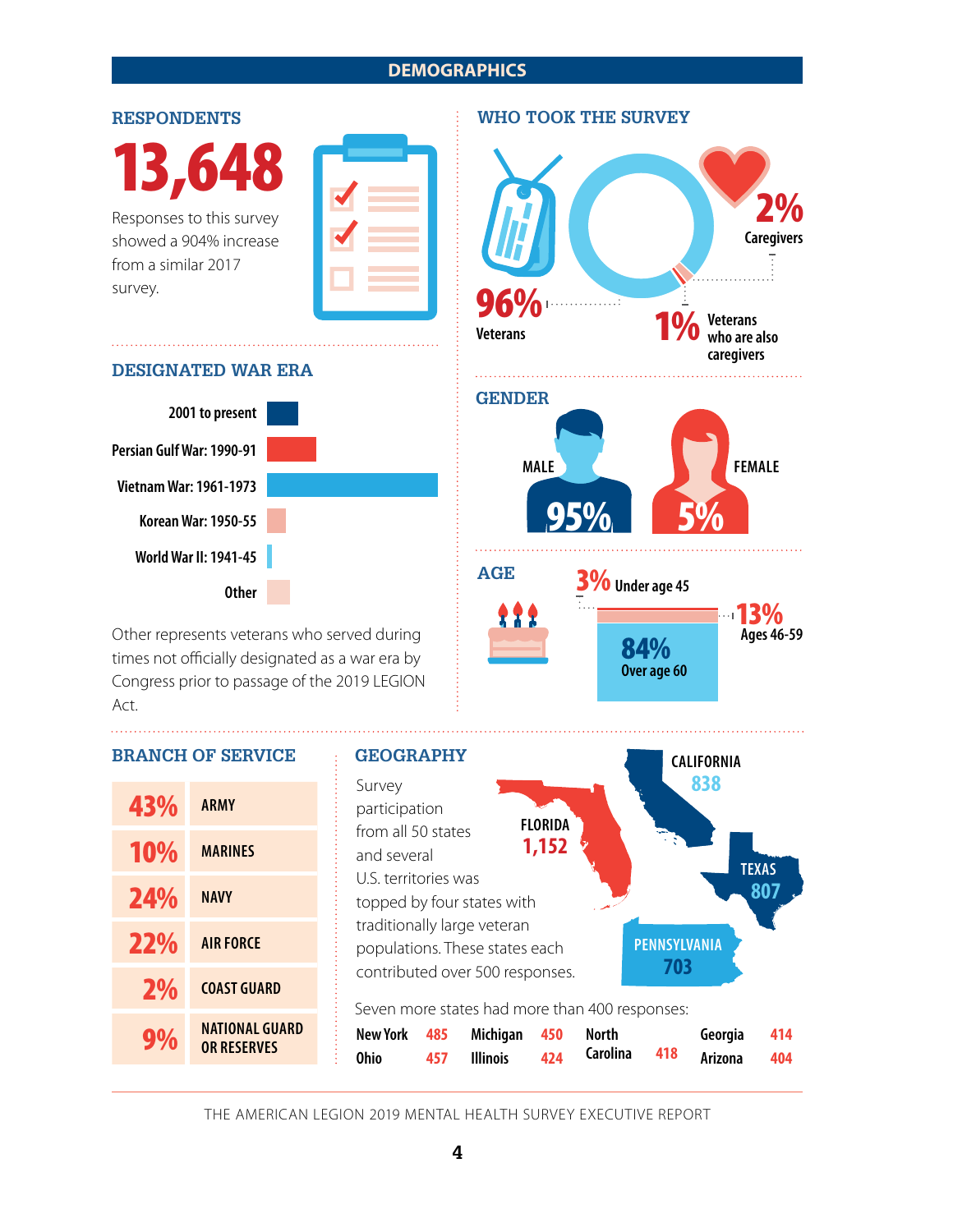## **MENTAL HEALTH CARE**

#### **SUICIDE PREVENTION READINESS**



#### **MENTAL HEALTH CHECK**

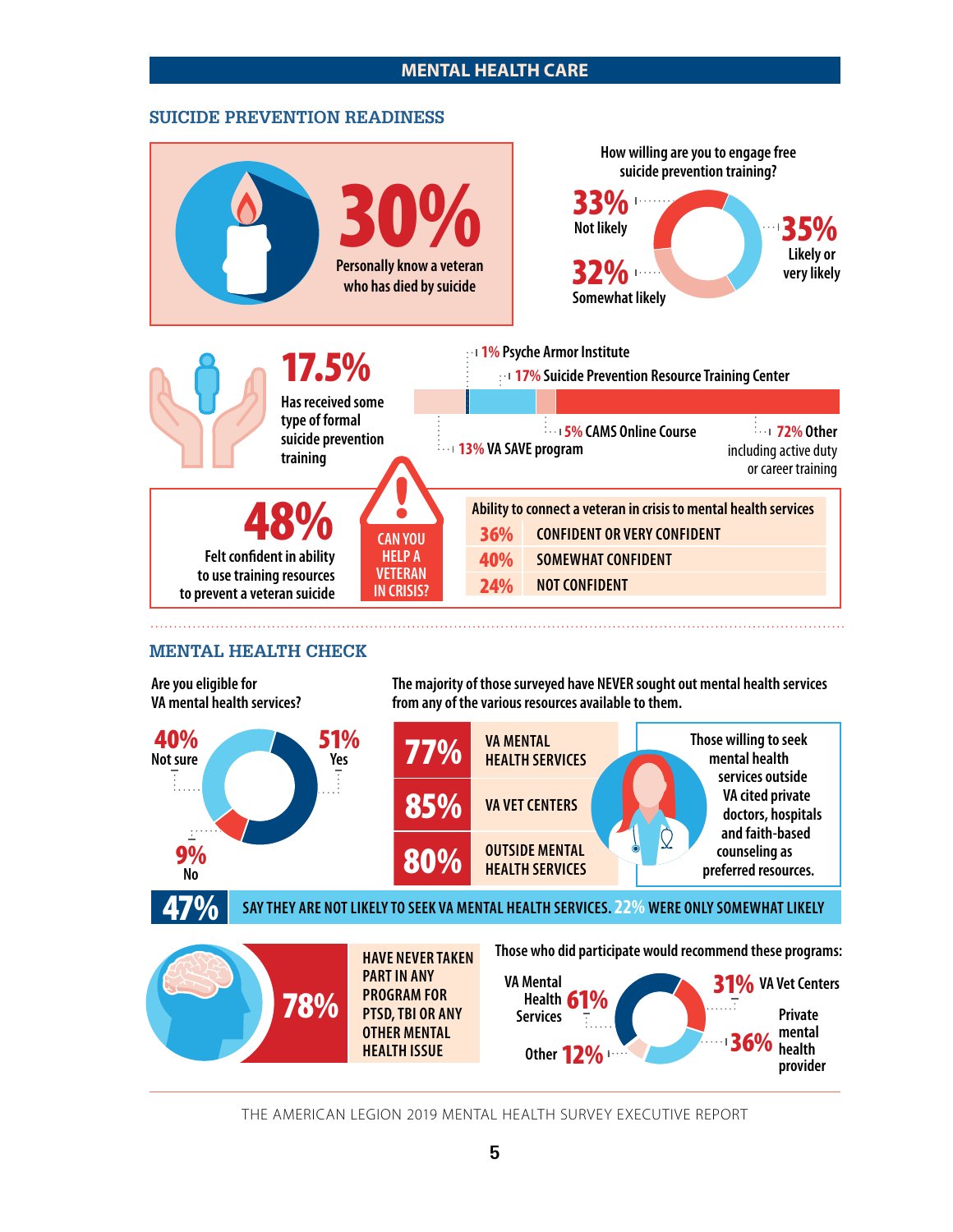#### **DEMOGRAPHICS**

An important revelation indicated from data collected in the demographic section of the survey was the apparent disconnect from the youngest veteran age group. This is concerning because, according to the National VA Suicide Data Report 2005-2016, younger males between the ages of 18 and 34 continue to be at the highest risk for suicide. In addition, the suicide rate of this age group has risen substantially in recent years, increasing from 40.4 suicide deaths per 100,000 in 2015, to 45 suicide deaths per 100,000 in 2016 . It should also be noted that many of the individuals falling into the 18-30 age demographic are still serving on active duty. As time progresses, the number of veterans who currently belong to the youngest demographic will retire at increasing levels following trends found in previous generations of veterans. The American Legion will remain cognizant of the needs of this new generation of veterans and advocate accordingly as increasing numbers of Post 9/11 veterans leave military service and look for productive ways to reintegrate into American society.

Despite the increased suicide rate among veterans ages 18–34, veterans ages 55–74 represented the greatest share of suicide deaths in 2016, with veterans age 55 and older accounting for 58.10 percent of suicide deaths. This is an area of critical importance to The American Legion as the majority of its membership base fall into this category. The American Legion will continue its efforts to reach this demographic and reduce the stigma surrounding mental health help-seeking behavior.

## **GEOGRAPHIC DATA**

When comparing the number of state survey responses to the percentage of total state American Legion membership, there were four states that appeared to be well suited for launching mental health initiatives. These were states that had both a relatively high percentage of state American Legion membership and survey responses. These states included Florida (1,152 Responses, 2.06 percent of state membership), Texas (807 responses, 2.52 percent of state membership), California (838 responses, 1.71 percent of state membership), and Pennsylvania (703 responses, 0.93 percent of state membership). The American Legion should keep these locations in mind when deciding where to launch various mental health initiatives.

## **PROXIMITY OF SUICIDE TO THE VETERAN COMMUNITY**

Questions 8 and 9 clearly demonstrate that many within the veteran community have been directly affected by suicide attempts or deaths. In the wake of this national crisis, it is not surprising that so many of the survey participants have been touched by this tragedy. However, It should be noted how similar the percentages are when comparing attempts vs. deaths by suicide. This could be an indicator of the importance of previous suicide attempt(s) as a risk factor for dying by suicide. It could also demonstrate a misunderstanding of the wording of the question "attempted" vs. "died" by suicide.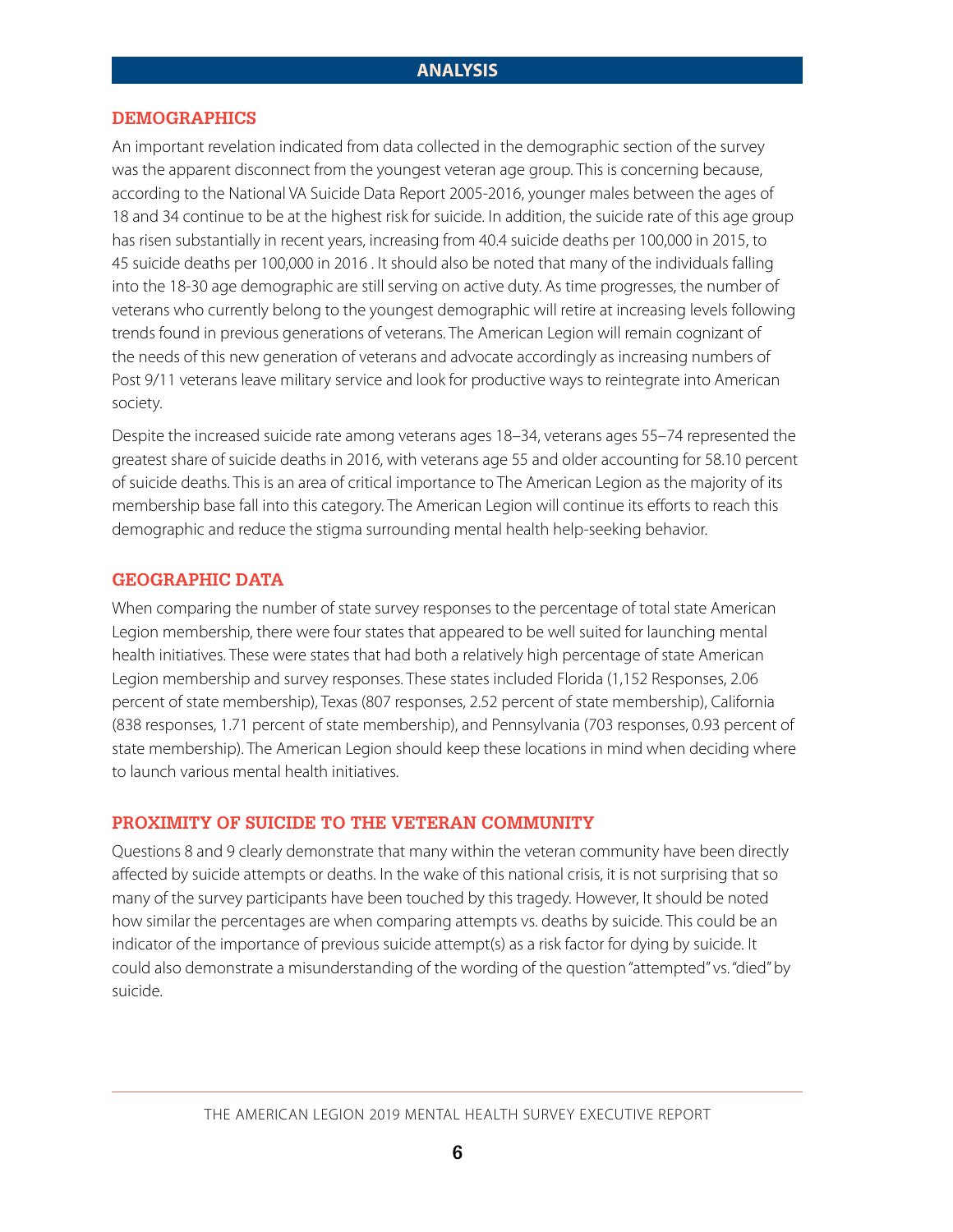## **SUICIDE PREVENTION READINESS**

The data collected indicated that 82.47% of survey participants had never received form of suicide prevention training, and 67.39% of survey participants were somewhat likely, likely, or very likely to take suicide prevention training if offered. It is likely this percentage would increase through proper promotion and the bandwagon effect. It is clear that The American Legion could make a substantial contribution to raising the level of suicide prevention readiness among many members of the military community as 67.39% of The American Legion's 2,000,000 members is 1,347,800. This has been identified as a critical area of importance for increasing The American Legion's suicide prevention readiness. To that end, there are various forms of training that The American Legion could incorporate at little to not cost.

The American Legion supports the suicide prevention training initiatives taken by the VA. S.A.V.E (Signs of suicide, Asking about suicide, Validating feelings, Encouraging help and Expediting treatment) is a free one - to two-hour gatekeeper training program provided by VA suicide prevention coordinators to veterans and those who serve veterans. This training includes a brief overview of suicide in the veteran population, suicide myths and misinformation, and the risk factors for suicide. S.A.V.E. was developed by the Education Corps of the VA Center of Excellence for Suicide Prevention and consists of a PowerPoint presentation, training script, instructors guide and toolkit, pre- and post-evaluation instructions, evaluation forms, tracking sheets and S.A.V.E. brochures. It is advised that the S.A.V.E. program be conducted by trained VA suicide prevention coordinators or other qualified professionals.

The VA has recently partnered with another potential source of suicide prevention training, the PsychArmor Institute. This organization is a national nonprofit that provides free online education and support to Americans who work with, live with or care for military service members, Veterans and their families. The PsychArmor Institute uses data-driven and evidence-based online training videos delivered by nationally recognized subject matter experts. A 25-minute training course on S.A.V.E can also be found on PsychArmor's course catalog and is one is one of the organizations many instructional videos.

This survey also collected many open ended responses for various form of suicide prevention training taken by survey participants. Common responses to this question included: none, training received during military service (Army, Navy, Air Force, Marines, Cost Guard, Active Duty), and their corresponding programs (ACE, ASIST), Faith based interventions, training taken at a State (Police, EMT, Fire Department) or Federal (DoD) position, training from their place of work (HR), training in a medical setting (Doctor, Nurse, Hospital, Physician, Counselor), Community based interventions, AA (Alcoholics Anonymous), NA (Narcotics Anonymous) peer support, training at a correctional facility, and mindfulness (yoga, meditation, self ). The American Legion will continue to conduct further research on the types of suicide prevention training identified by its members.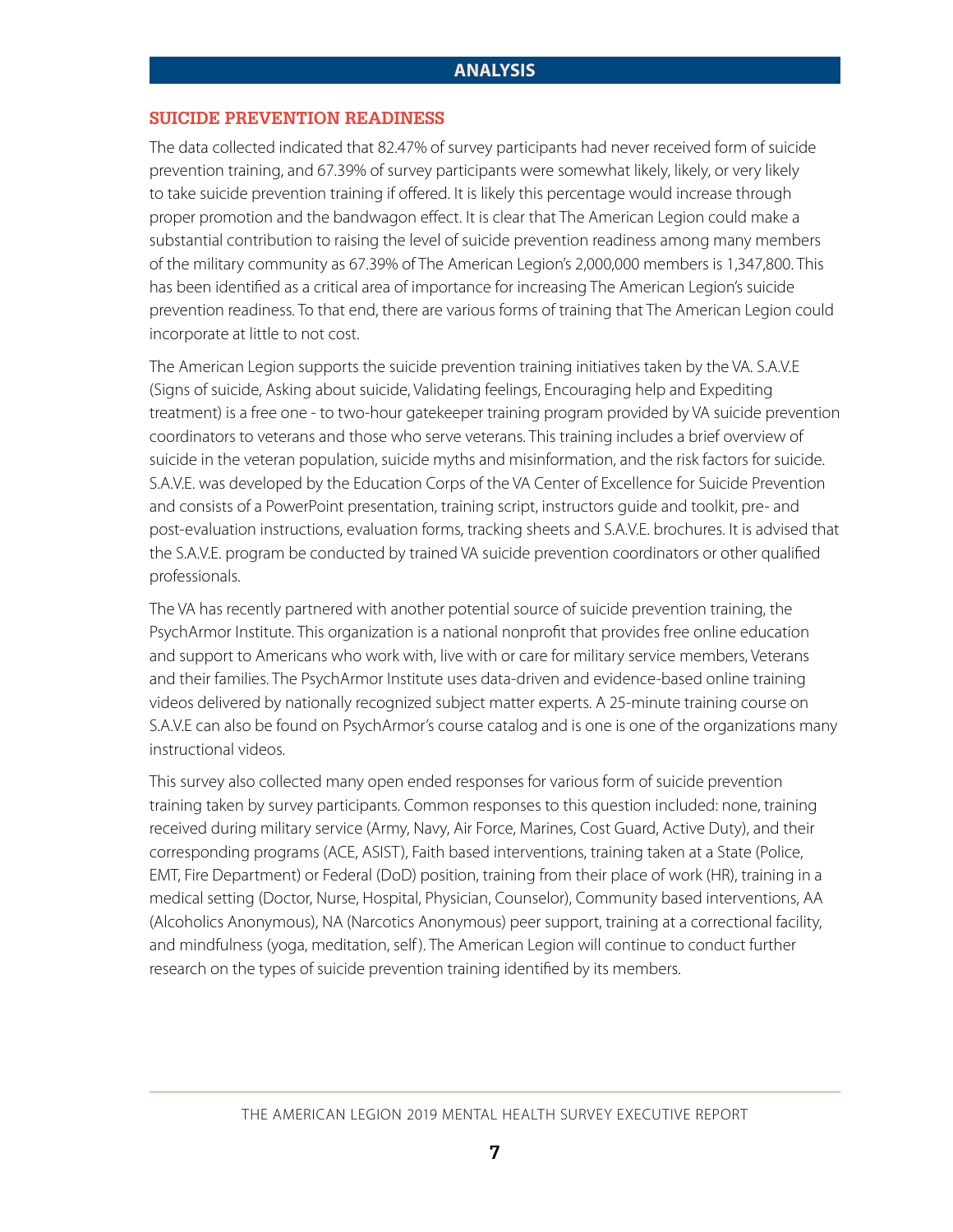## **ANALYSIS**

#### **MENTAL HEALTH RESOURCES**

It was found that 84.23 percent of respondents had never sought mental health care from a Vet Center facility. This percentage could be attributed to perceived limited eligibility, the stigma surrounding mental health, or negative perceptions of Vet Center services. This is surprising because all veterans and active-duty service members, to include members of the National Guard and Reserve components, are eligible for Vet Center services if any of the following applies :

- $\blacksquare$  Have served on active military duty in any combat theater or area of hostility
- Experienced a military sexual trauma
- **Provided direct emergent medical care or mortuary services, while serving** on active military duty, to the casualties of war
- Served as a member of an unmanned aerial vehicle crew that provided direct support to operations in a combat zone or area of hostility
- Vietnam-era veterans who have accessed care at a Vet Center prior to Jan. 1, 2004

Vet Center services are also provided to family members of veterans and service members for military-related issues when they aid in the readjustment of those who have served. This includes bereavement counseling for families who experience an active-duty death.

Vet Centers offer a variety of services like individual counseling, support groups/counseling groups, screening for post traumatic stress disorder (PTSD), referrals for sexual trauma, marital/ family counseling, bereavement counseling, liaison with VA, information and referral to community resources, community education and outreach, and referrals for benefits assistance.

It was also found that 76.46 percent of respondents have never sought mental health care from a VA medical center, and 46.68 percent of respondents were not likely to seek mental health services from VA for any future mental health care needs. These high percentages could be attributed to perceived or actual limited eligibility, stigma or negative perceptions of VA health-care services. Further research should be conducted to find out how much of this percentage is made up of veterans who are ineligible for VA services. This will help to determine if resources should be prioritized to raise awareness of new VA eligibility requirements, or non-VA resources.

#### **CONFUSION ON ELIGIBILITY FOR BENEFITS**

It was clear from the data collected that many survey participants were confused about their eligibility for VA mental health benefits. Over a third of the respondents (39.73 percent) were not sure if the veteran was eligible for VA mental health services. This is understandable considering the numerous recent changes made at VA with the passing of the MISSION Act and the expansion of MST, PTSD and veteran suicide prevention programs. The American Legion will continue to take steps to understand and relay important information concerning VA eligibility and present this information in a way that is easy to understand a locate. It would be a shame if the only reason a veteran did not receive benefits was because they were unaware they were entitled to them.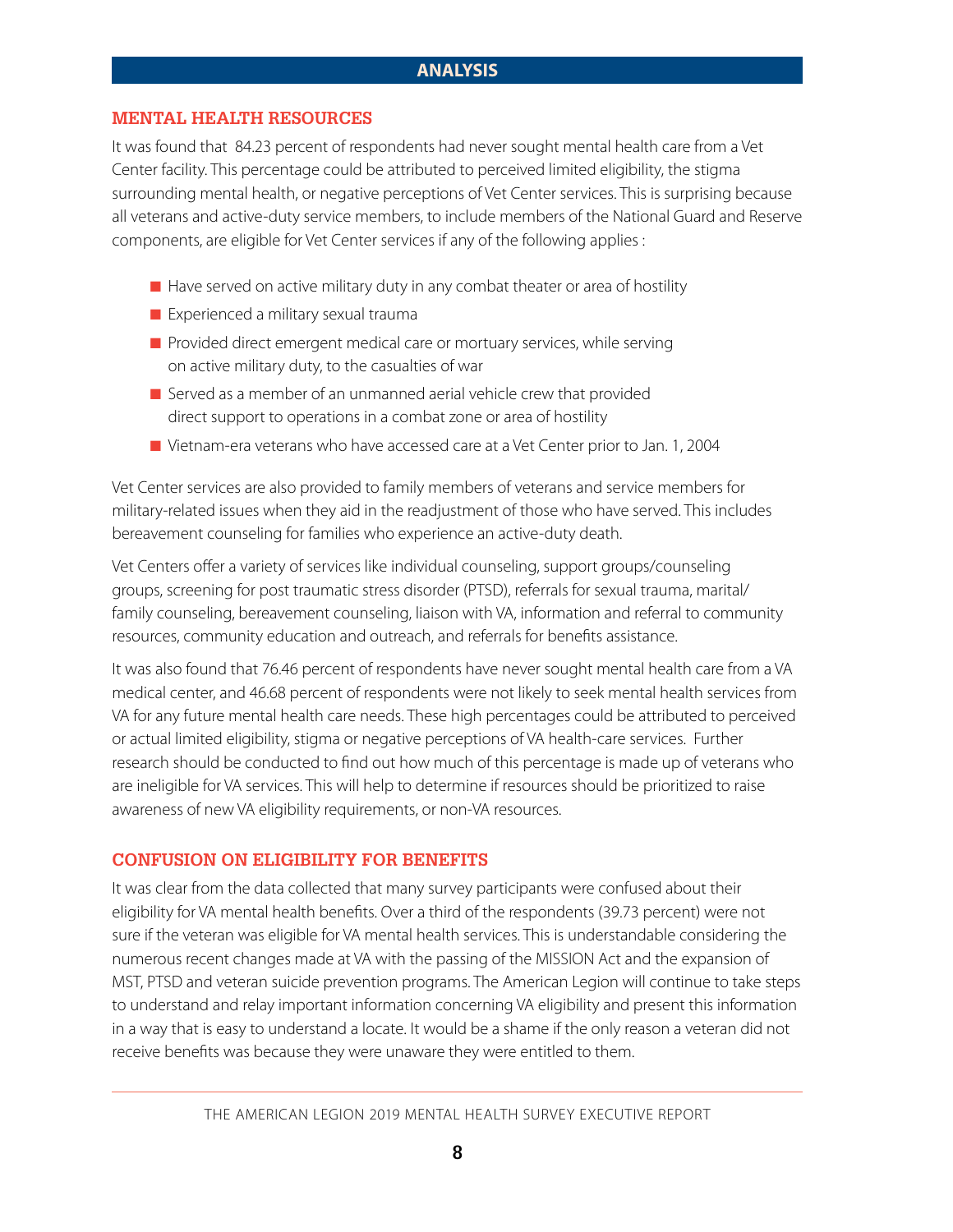## **STIGMA SURROUNDING HELP SEEKING BEHAVIOR AND MENTAL HEALTH:**

Only 19.52 percent of respondents have sought mental health care outside of a VA facility, and only 21.72 percent of respondents said the veteran had taken part in programs for PTSD, TBI or other mental health issues. These low percentages could be linked to the stigma associated with mental health and help-seeking behavior. The American Legion will continue to work toward reducing this stigma by promoting help-seeking behavior and guiding veterans to more vetted mental health resources. The potential avenues of researching these resources should include some of the short answers responses identified in Question 22 including: AA, NA, peer-support programs, private medical facilities, faith-based interventions, military facilities/programs (Army, Navy, USAF), counseling, and personal experience. Data collected in Question 22 also revealed that 91.05 percent (3,262) of survey respondents would recommend using either VA facilities or Vet Centers for mental health programs. This was somewhat surprising when considering some of the other percentages identified in the survey relating to VA care such as: 76.46 percent of participants never sought mental health care help from a VA medical center, 84.23 percent never sought mental health care from Vet Centers, and 46.68 percent of survey participants stated they were not likely to seek mental health services for a VA facility. This could be evidence for increased or positive perceptions of VA facilities as a mental health resource for veterans. This percentage could also be artificially high due to a lack of knowledge of other available mental health resources.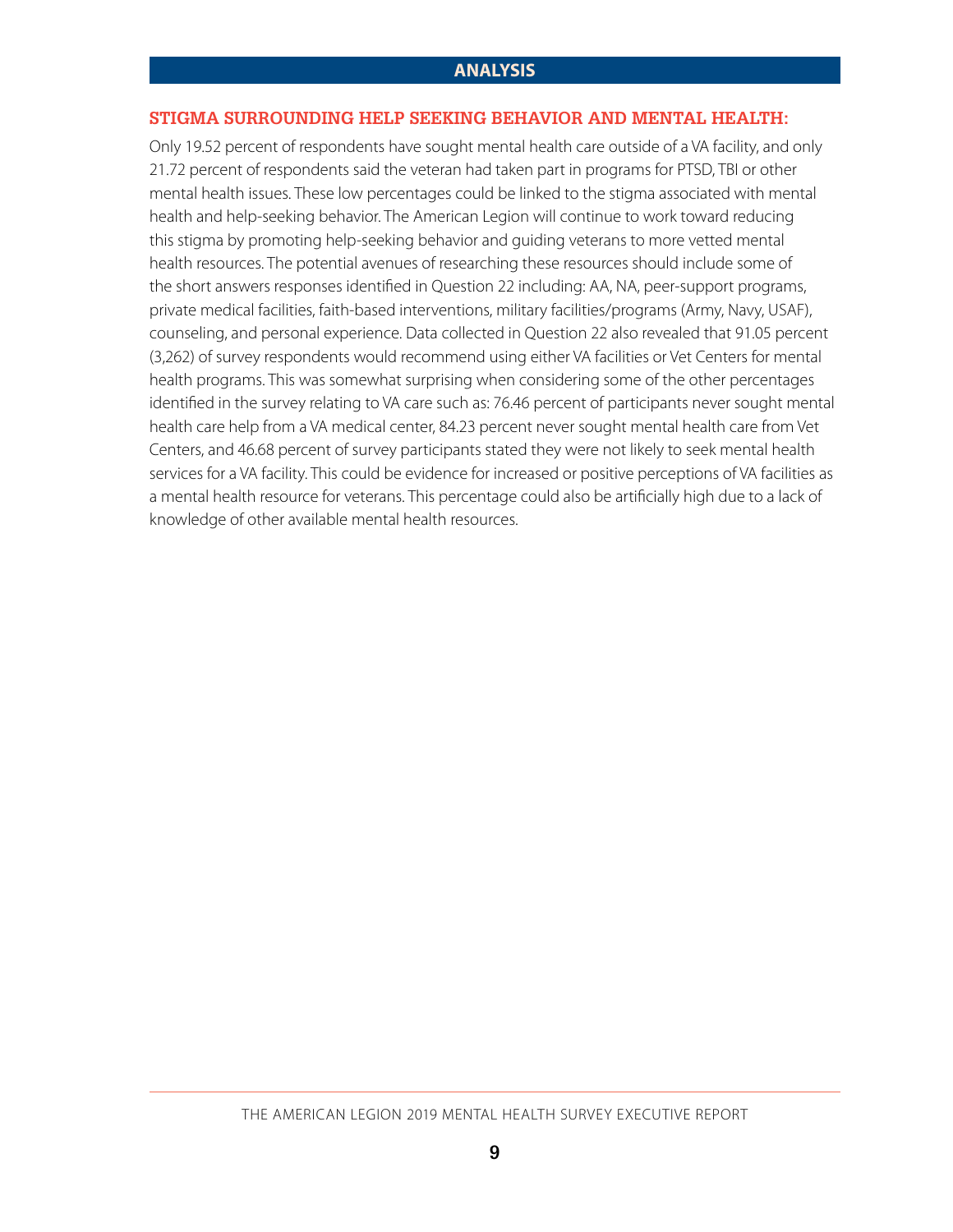## **TBI/PTSD COMMITTEE**



#### **RONALD F. CONLEY**

#### **Chairman, TBI/PTSD Committee | American Legion Past National Commander**

Ronald F. Conley served in the U.S. Air Force from 1963 to 1966 as an Air Policeman at Lockborne Air Force Base in Columbus, Ohio, and Anderson Air Force Base in Guam, where he served in the Strategic Air Command. He has been a member of the Pennsylvania American Legion since 1967

when he joined Castle Shannon Post 490 in Castle Shannon, Pa. Elected national commander of The American Legion in 2002, Conley is the creator of The American Legion's System Worth Saving program, which conducts annual site visits of VA medical facilities to ensure quality and timeliness of VA health care for veterans.

#### **RALPH P. BOZELLA**

#### **Vice Chairman, TBI/PTSD Committee | Chairman, National Veteran Affairs & Rehabilitation Commission**

Chairman Bozella, a U.S. Army combat veteran of the Vietnam War, has been a member of The American Legion for more than 45 years, where he has served in leadership capacities at the post, district, department and national levels, to include post commander, department

commander, National Executive Committee member for the Department of Colorado, and member of the National Legislative Council. He currently serves as chairman for the national Veterans Affairs & Rehabilitation Commission. He has served three terms, to include six years as chairman for the Colorado Board of Veterans Affairs. He is a past president for the United Veterans Coalition of Colorado, an organization of 52 veteran service organizations that advocates for Colorado veterans. He has also served as chairman of the first Colorado State Veterans Nursing Home Commission, and as vice chairman of The American Legion's TBI/PTSD Committee. He continues to serve in a leadership capacity at the local and state levels in Colorado.

#### **COMMITTEE MEMBERS**



#### **WILLIAM W. KILE**

American Legion National Executive Committee 1999-

2013; chairman, Liaison Committee for Veterans Affairs & Rehabilitation Commission



## **DR. JEANNE MAGER STELLMAN** Columbia University

Mailman School of Public Health epidemiologist; pioneer in establishing connections between Agent Orange exposure, combat, and health-care conditions later affecting veterans



# **JOHN P.**

**POWERS**  9-11 Memorial American Legion Post 2001, New York City; past post and county

commander; retired NYPD



# **DR. RONALD POROPATICH**

Retired U.S. Army colonel; Professor of Medicine and

Director, Center for Military Medicine Research, Health Sciences at University of Pittsburgh; led Army effort in development and deployment of telemedicine (1992-2012)



#### **DR. CARL MOON**

Dr. Moon is a 31-year member of Post 560 in Zimmerman, Minn.

He served in the Air Force as an optometrist from 1976-1984. He is a past post, county council and district commander. He has served as the Department of Minnesota Employment Chairman for four years and currently serves as the National Commander's Representative to the VA&R Commission. Dr. Moon has been has been employed as an optometrist at the Minnesota St. Cloud VA Medical Center for 20 years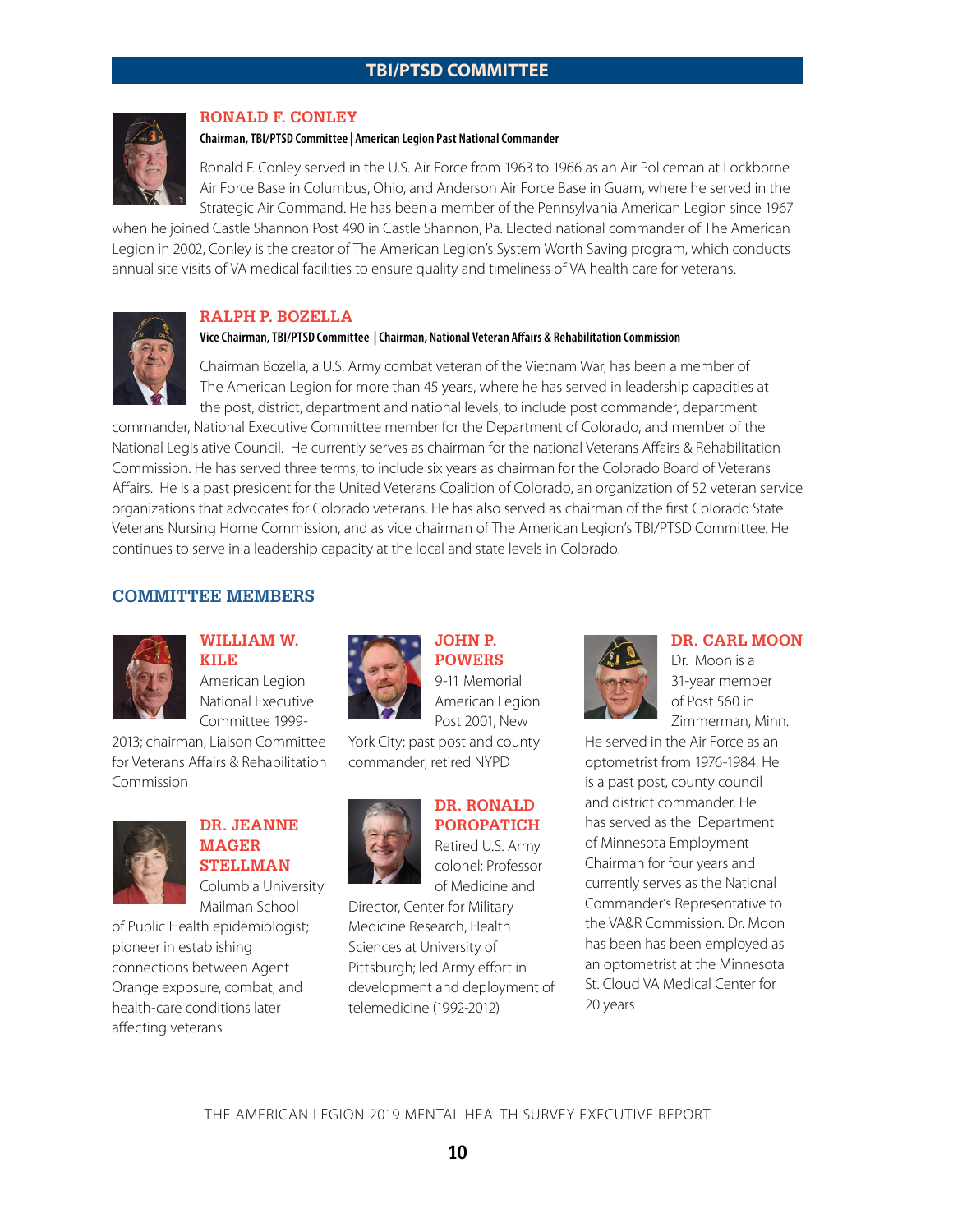## **NATIONAL EXECUTIVE COMMITTEE OF THE AMERICAN LEGION INDIANAPOLIS, INDIANA, OCTOBER 14-15, 2015**

## **RESOLUTION NO. 9: APPOINTMENT OF TBI/PTSD COMMITTEE**

**Origin:** *Internal Affairs Commission* **Submitted By:** *Internal Affairs Commission* 

**WHEREAS,** In 2010, The American Legion created an ad hoc committee to investigate the existing science and procedures as well as alternative methods for treating Traumatic Brain Injury (TBI) and Post Traumatic Stress Disorder (PTSD) not currently being employed by the Department of Defense (DoD) or Department of Veterans Affairs (VA) for the purpose of determining if such alternative treatments are practical and efficacious; and

**WHEREAS,** The ad hoc committee became a permanent committee at the Spring 2013 National Executive Committee meeting; and

**WHEREAS,** Since its inception, The American Legion's TBI/PTSD Committee has carefully and compassionately studied both TBI and PTSD and the way in which our government is responding to them; and

**WHEREAS,** Having met with mental health experts, veterans, families and VA officials, the TBI/PTSD Committee has formulated recommendations that included total-family involvement in recovery plans as well as published The War Within, which documented the committee's initial findings; and

**WHEREAS,** As TBI and PTSD remain the "signature wounds" of Iraq and Afghanistan and with the increase of Vietnam veterans suffering from PTSD, there remains a continued need for The American Legion to remain at the forefront of these conditions and thus, this committee needs to review treatment methods; and

**WHEREAS,** The need continues to exist for a committee to review treatment methods for veterans suffering from TBI and PTSD; now, therefore, be it

**RESOLVED,** By the National Executive Committee of The American Legion in regular meeting assembled in Indianapolis, Indiana, on October 14-15, 2015, That the TBI/PTSD Committee shall be assigned to the Veterans Affairs & Rehabilitation Commission; and, be it further

**RESOLVED,** That the TBI/PTSD Committee shall consist of not more than six (6) members selected, at large, for terms of one (1) year and such consultants and commander's representative, as deemed necessary by the national commander; and, be it further

**RESOLVED,** That the national commander is authorized to make such interim appointments as may be required to fill vacancies in unexpired terms, subject to ratification by the National Executive Committee at its next ensuing meeting; and, be it further

**RESOLVED,** That at its fall meeting each year, the National Executive Committee shall appoint, upon nomination by the national commander, a chairman and a vice chairman of the committee from the membership of the committee to serve in such capacity for one year; and, be it further

**RESOLVED,** That this committee be charged with the responsibility of continuing to investigate the existing science and procedures as well as alternative methods for treating Traumatic Brain Injury (TBI) and Post Traumatic Stress Disorder (PTSD) not currently being employed by the Department of Defense (DoD) or Department of Veterans Affairs (VA) for the purpose of determining if such alternative treatments are practical and efficacious; and, be it further

**RESOLVED,** That this committee also evaluate the therapies for treating TBI and PTSD currently being employed by the DoD and VA; and, be it further RESOLVED, That the TBI/PTSD Committee make an annual report to the full Veterans Affairs & Rehabilitation Commission and the National Executive Committee concerning the TBI/ PTSD Committee's findings and recommendations; and, be it finally

**RESOLVED,** That the "Outline of Authorization: Membership and Purpose for Commissions and Committees" shall be updated to reflect the above.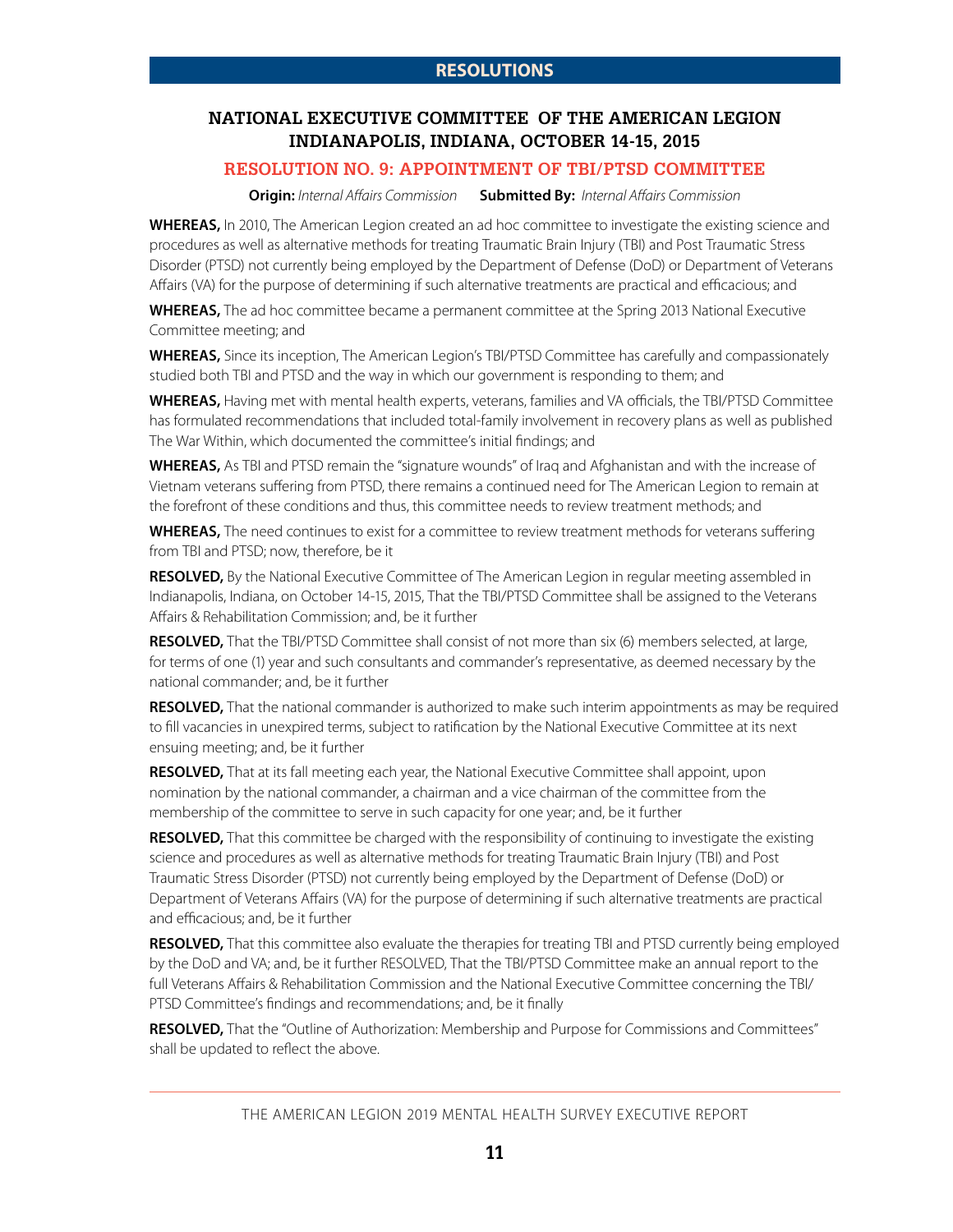## **NATIONAL EXECUTIVE COMMITTEE OF THE AMERICAN LEGION INDIANAPOLIS, INDIANA, MAY 9-10, 2018**

## **RESOLUTION NO. 20: SUICIDE PREVENTION PROGRAM**

**Origin:** *Veterans Affairs & Rehabilitation Commission* **Submitted By:** *Veterans Affairs & Rehabilitation Commission* 

**WHEREAS,** According to the Department of Veterans Affairs (VA) an average of 20 veterans died by suicide each day in 2014, and veterans accounted for 18 percent of all deaths by suicide among U.S. adults and constituted 8.5 percent of the U.S. adult population; and WHEREAS, In March 2013, the Pentagon reported more soldiers were dying overseas by committing suicide than from combat wounds, about one a day; and

WHEREAS, In 2012, there was one suicide every 17 hours among all active duty, reserve and National Guard members, according to figures gathered from each branch; and

**WHEREAS,** According to the Congressional Research Service, there have been over 128,000 deployed veterans diagnosed with post-traumatic stress disorder (PTSD) between 2000-2014; and

**WHEREAS,** Fewer than half of veterans who report symptoms of combat-related PTSD receive the care they need, and of those who do start treatment, between 20-50 percent do not finish; and

**WHEREAS,** The Vietnam experience demonstrates that the price of not treating PTSD is paid in suicide, substance abuse, homelessness, unemployment, divorce, and domestic violence; and

**WHEREAS,** The Clay Hunt Suicide Prevention Act of 2014 was passed into law for the purpose of increasing access to mental health services through peer support and community outreach, and to boost the accountability of mental health care by requiring an annual evaluation of VA mental health and suicideprevention programs; and

**WHEREAS,** The American Legion uses System Worth Saving (SWS) site visits to cross-pollinate best practices, identify gaps of care, and evaluate overall performance of the Department of Veterans Affairs Veterans Health Administration Medical Centers and Veterans Benefits Administration Regional Offices; now, therefore, be it

**RESOLVED,** By The National Executive Committee of The American Legion in regular meeting assembled in Indianapolis, Indiana, on May 9-10, 2018, That The American Legion establish a Suicide Prevention Program and align the program under the TBI/PTSD Committee; and, be it further

**RESOLVED,** That the program be charged with examining recent trends of veteran suicide as it relates to traumatic brain injury, post-traumatic stress disorder, military sexual trauma, etc. and analyzing best practices in veteran suicide prevention not currently used by the Department of Defense or the Department of Veterans Affairs (VA) for the purpose of encouraging aforementioned government agencies to adopt them; and, be it further

**RESOLVED,** That The American Legion will conduct a biannual mental health survey in an effort to more accurately assess the veteran experience with traditional and non-traditional mental health resources; and, be it further

**RESOLVED,** That the System Worth Saving Mail Out Questionnaire include an assessment of each site's emergency and non-emergency mental health processes; and, be it finally

**RESOLVED,** That the TBI/PTSD Committee submit an annual report to the Veterans Affairs & Rehabilitation Commission, and the National Executive Committee meeting in October, highlighting the results of the mental health survey and other initiatives towards suicide awareness at the VA and within Legion departments.